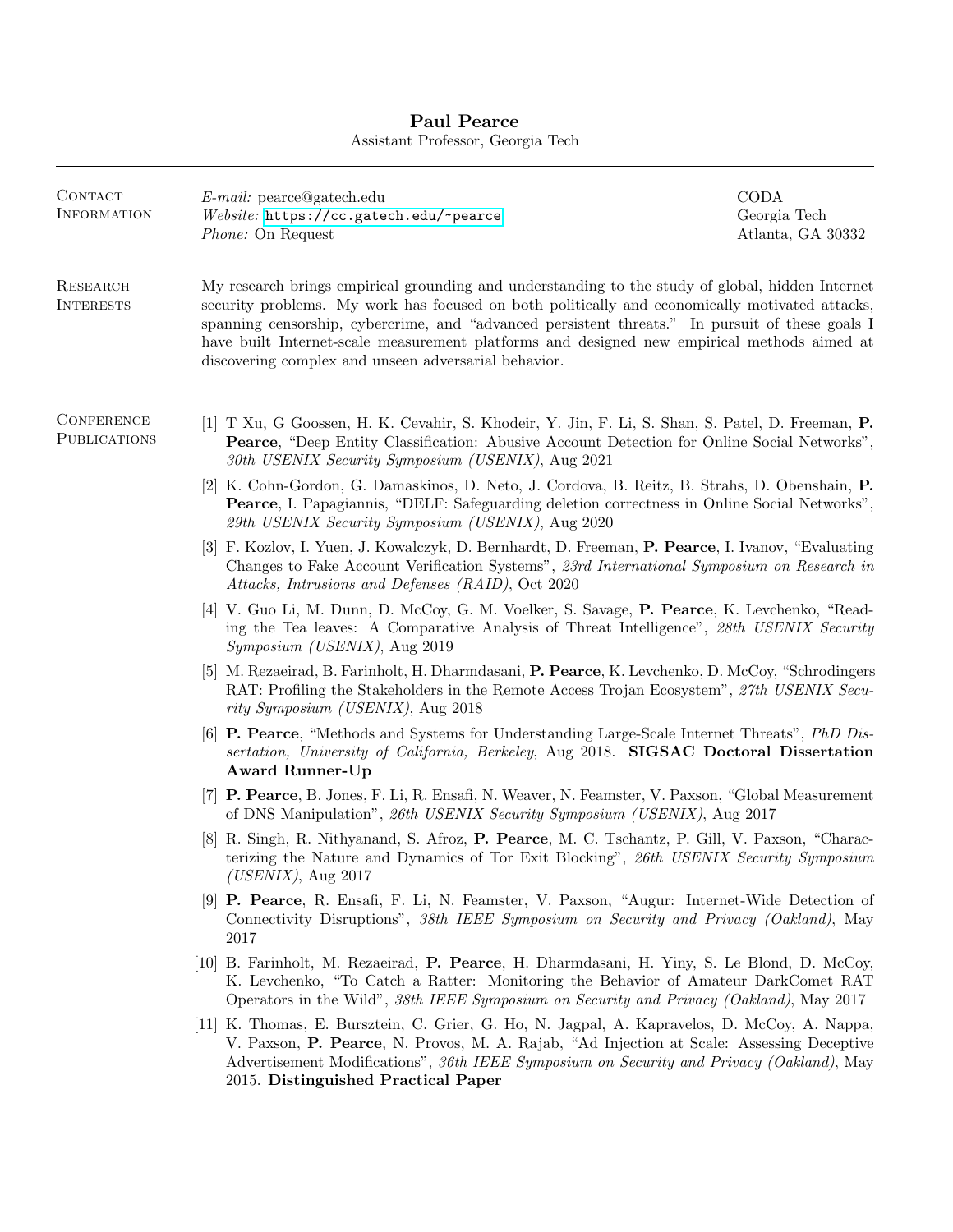- [12] P. Pearce, V. Dave, C. Grier, K. Levchenko, S. Guha, D. McCoy, V. Paxson, S. Savage, G. M. Voelker, "Characterizing Large-Scale Click Fraud in ZeroAccess", 21st ACM Conference on Computer and Communications Security (CCS), Nov 2014
- [13] P. Pearce, C. Grier, V. Paxson, V. Dave, D. McCoy, G. M. Voelker, and S. Savage. "The ZeroAccess Auto-Clicking and Search-Hijacking Click Fraud Modules", Technical report, EECS Department, University of California, Berkeley, Dec 2013
- [14] P. Pearce, G. Nunez, A. P. Felt, and D. Wagner, "AdDroid: Privilege Separation for Applications and Advertisers in Android", 7th ACM Symposium on Information, Computer and Communications Security (ASIACCS), May 2012
- [15] B. Miller, P. Pearce and C. Grier, C. Kreibich, V. Paxson, "What's Clicking What? Techniques and Innovations of Today's Clickbots", 8th Conference on Detection of Intrusions and Malware & Vulnerability Assessment (DIMVA), Jul 2011
- [16] J. A. Colmenares, S. Bird, H. Cook, P. Pearce, D. Zhu, J. Shalf, K. Asanovic, and J. Kubiatowicz. "Resource Management in the Tessellation Manycore OS", USENIX Workshop on Hot Topics in Parallelism (HotPar), Jun 2010
- [17] K. Klues, B. Rhoden, D. Zhu, P. Pearce, E. Brewer, J. Kubiatowicz. "Abstractions for Scalable Operating Systems on Manycore Architectures". Work-In-Progress Poster, 22nd ACM Symposium on Operating Systems Principles (SOSP), Oct 2009

## and Magazine **ARTICLES**

- INVITED JOURNAL [18] P. Pearce, R. Ensafi, F. Li, N. Feamster, V. Paxson, "Towards Continual Measurement of Global Network-Level Censorship", IEEE Security & Privacy Magazine, Special Issue, 2018
	- [19] P. Pearce, B. Jones, F. Li, R. Ensafi, N. Weaver, N. Feamster, V. Paxson, "Global Measurement of DNS Manipulation", USENIX ;login:, Winter 2017

| SERVICE &  | <b>CCS Program Committee:</b> 28th Conf. on Computer and Comm. Security                  | 2021      |
|------------|------------------------------------------------------------------------------------------|-----------|
| LEADERSHIP | <b>USENIX Security Program Committee:</b> 30th USENIX Security Symposium                 | 2021      |
|            | <b>IEEE S&amp;P Program Committee:</b> 42nd IEEE Symposium on Security and Privacy       | 2021      |
|            | <b>CCS Program Committee:</b> 27th Conf. on Computer and Comm. Security                  | 2020      |
|            | <b>IEEE S&amp;P Program Committee:</b> 41st IEEE Symposium on Security and Privacy       | 2020      |
|            | <b>USENIX Security Program Committee:</b> 29th USENIX Security Symposium                 | 2020      |
|            | <b>CCS Program Committee:</b> 26th Conf. on Computer and Comm. Security                  | 2019      |
|            | <b>RAID Program Committee:</b> 22nd Sym. on Research in Attacks, Intrusions and Defenses | 2019      |
|            | <b>WOOT Program Committee:</b> 13th USENIX Workshop on Offensive Technologies            | 2019      |
|            | <b>PETS Program Committee:</b> 20th Privacy Enhancing Technologies Symposium             | 2019-2020 |
|            | <b>PETS Program Committee:</b> 19th Privacy Enhancing Technologies Symposium             | 2018-2019 |
|            | <b>PETS Program Committee:</b> 18th Privacy Enhancing Technologies Symposium             | 2017-2018 |
|            | <b>USENIX Security PC Scribe: 25th USENIX Security Symposium</b>                         | 2016      |
|            | <b>Student Leader:</b> Computer Science GSI Conference Workshop Leader, UC Berkeley      | Aug 2015  |
|            | Graduate Admissions: UC Berkeley<br>Reviewed applications for the security research area | 2014-2015 |
|            | Graduate Admissions: UC Berkeley<br>Reviewed applications for diversity                  | 2013-2014 |
|            | <b>Student Leader:</b> CS Graduate Student Association President, UC Berkeley            | 2013-2014 |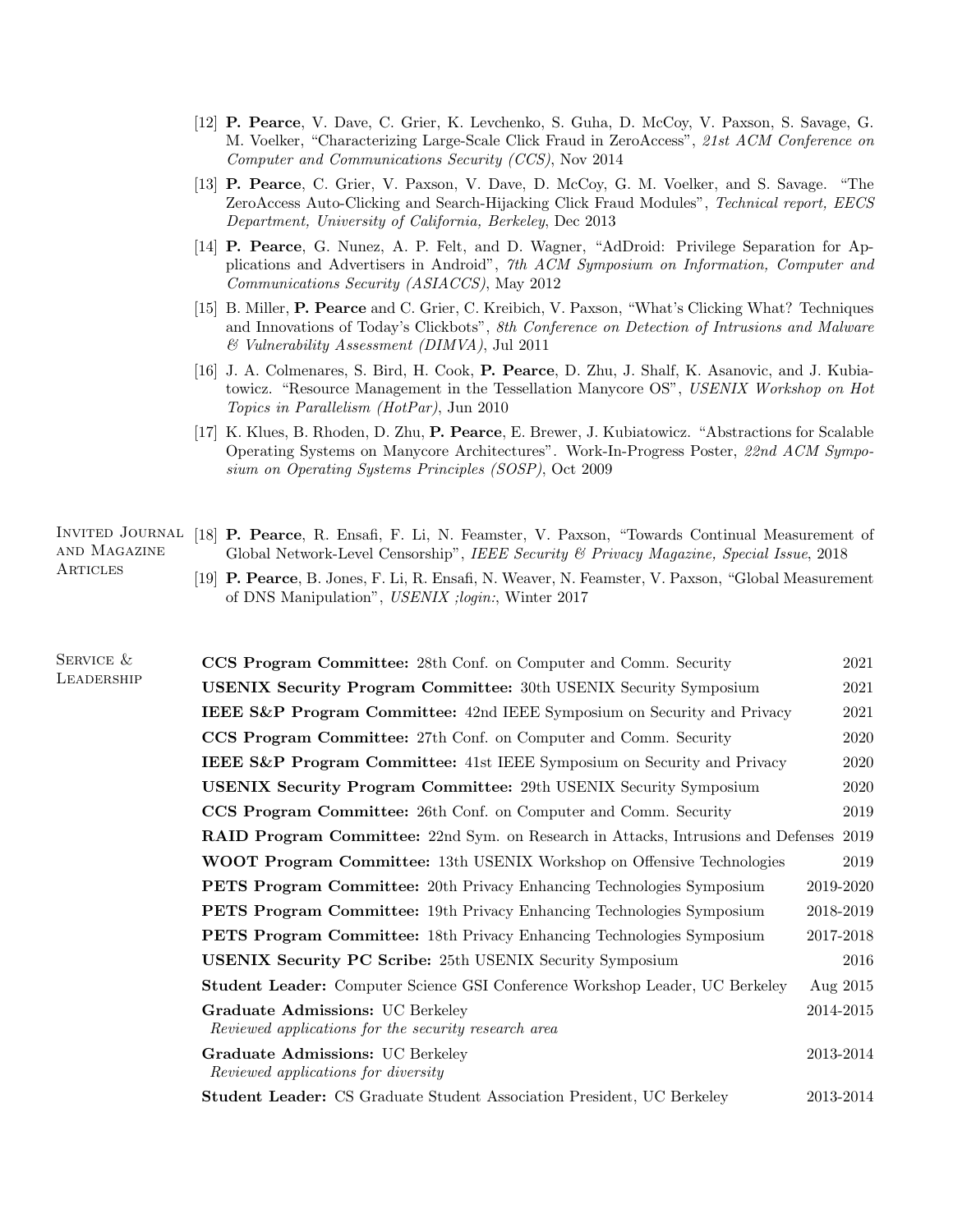| <b>Student Leader:</b> CS Graduate Student Association Officer, UC Berkeley                         | 2010-2015             |
|-----------------------------------------------------------------------------------------------------|-----------------------|
| <b>Student Leader:</b> EECS Department Undergraduate Study Committee, UC Berkeley                   | 2009-2011             |
| <b>Student Leader:</b> Eta Kappa Nu Member and Officer, UC Berkeley                                 | 2008-2010             |
| <b>Mentoring: EECS Peers, UC Berkeley</b>                                                           | Fall 2013 - Fall 2015 |
| Available as a drop-in mentor for graduate students in electrical engineering and computer science. |                       |

RESEARCH AND WORK EXPERIENCE Assistant Professor, School of Computer Science, College of Computing Aug 2019 - Present Georgia Institute of Technology Atlanta, GA

> Facebook, Inc Menlo Park, CA Visiting Researcher, Site Integrity Sep 2018 - Jul 2019

University of California Berkeley and the settlement of CALIFORNIA Berkeley, CA Graduate Student Researcher with Vern Paxson Aug 2010 - Aug 2018

Microsoft Research Silicon Valley Mountain View, CA Research Intern with Yinglian Xie May 2012 - Aug 2012

University of California Berkeley **Berkeley** Berkeley, CA Researcher with the Parallel Computing Lab Jan 2009 - Jun 2010

University of California Berkeley **Berkeley** Berkeley, CA Undergraduate Researcher with Laurent El Ghaoui Jun 2008 - Dec 2008

Chaffey Community College Institutional Services Rancho Cucamonga, CA Supplemental Instruction Leader Aug 2006 - Jun 2007

Chaffey Community College Math Success Center Rancho Cucamonga, CA Instructional Assistant Dec 2005 - Jun 2007

| <b>EDUCATION</b>    | University of California, Berkeley                                                                | May 2013 - Aug 2018 |
|---------------------|---------------------------------------------------------------------------------------------------|---------------------|
|                     | PhD Candidate, Computer Science<br><i>Advised by Vern Paxson</i>                                  |                     |
|                     | University of California, Berkeley                                                                | Aug 2010 - May 2013 |
|                     | Master of Science (MS), Computer Science<br>Advised by Vern Paxson and David Wagner               |                     |
|                     | University of California, Berkeley                                                                | Aug 2007 - Dec 2009 |
|                     | Bachelor of Science, Electrical Engineering and Computer Science<br>Graduated with Highest Honors |                     |
|                     | Chaffey and Mt San Antonio Community Colleges                                                     | Jan 2004 - Jun 2007 |
| HONORS AND          | SIGSAC Doctoral Dissertation Award Runner-Up, ACM                                                 | Oct 2019            |
| <b>DISTINCTIONS</b> | Distinguished Practical Paper, IEEE Symposium on Security and Privacy<br>May 2015                 |                     |
|                     | CS Graduate Student Association President                                                         | May 2013 - May 2014 |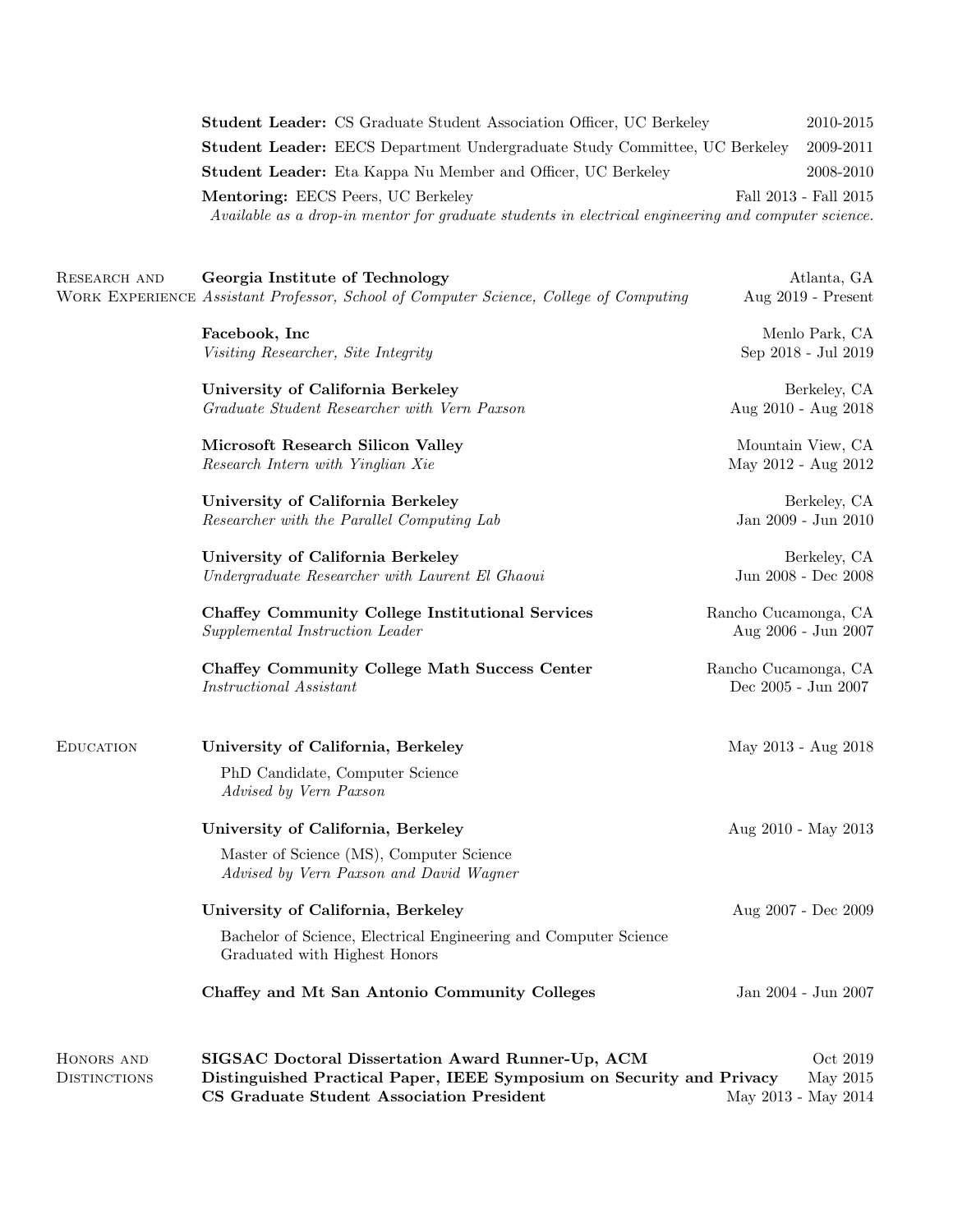| Apr 2014                                                                      |
|-------------------------------------------------------------------------------|
| May 2012 - May 2013                                                           |
| Apr 2011                                                                      |
| Aug 2010 - May 2011                                                           |
| Jun 2010                                                                      |
| May 2009                                                                      |
| May 2008 - May 2010                                                           |
| May 2007                                                                      |
| May 2006                                                                      |
| May 2006                                                                      |
| Feb 2006                                                                      |
| 1st Place, ACM Regional Programming Comp., Community College Div.<br>May 2005 |
|                                                                               |

| <b>ACADEMIC TALKS</b><br>AND LECTURES | Dissertation: Methods and Systems for Understanding Large-Scale Internet Threats<br>University of California, Berkeley                                    | May 2018 |
|---------------------------------------|-----------------------------------------------------------------------------------------------------------------------------------------------------------|----------|
|                                       | Methods and Systems for Understanding Large-Scale Internet Threats<br>University of Virginia (UVA)                                                        | Apr 2018 |
|                                       | University of Massachusetts, Amherst                                                                                                                      | Apr 2018 |
|                                       | Northeastern University (NEU)                                                                                                                             | Mar 2018 |
|                                       | University of North Carolina, Chapel Hill (UNC)                                                                                                           | Mar 2018 |
|                                       | University of Maryland (UMD)                                                                                                                              | Mar 2018 |
|                                       | University of California, Santa Barbara (UCSB)                                                                                                            | Mar 2018 |
|                                       | University of Chicago (UChicago)                                                                                                                          | Mar 2018 |
|                                       | New York University, Tandon School of Engineering (NYU)                                                                                                   | Mar 2018 |
|                                       | Georgia Institute of Technology (Georgia Tech)                                                                                                            | Feb 2018 |
|                                       | University of Wisconsin, Madison (UWM)                                                                                                                    | Feb 2018 |
|                                       | Carnegie Mellon University (CMU)                                                                                                                          | Feb 2018 |
|                                       | Global Measurement of DNS Manipulation                                                                                                                    |          |
|                                       | University of Illinois at Urbana-Champaign ITI Seminar                                                                                                    | Oct 2017 |
|                                       | Cloudflare Seminar                                                                                                                                        | Sep 2017 |
|                                       | 26th USENIX Security Symposium (USENIX)                                                                                                                   | Aug 2017 |
|                                       | University of Michigan Security Seminar                                                                                                                   | Jul 2017 |
|                                       | <b>Understanding Threat Intelligence</b>                                                                                                                  |          |
|                                       | Berkeley EECS Annual Research Symposium (BEARS)                                                                                                           | Feb 2016 |
|                                       | Characterizing Large-Scale Click Fraud in ZeroAccess                                                                                                      |          |
|                                       | Messaging, Malware and Mobile Anti-Abuse Working Group (M3AAWG)                                                                                           | Oct 2015 |
|                                       | 21st ACM Conference on Computer and Communications Security (CCS)                                                                                         | Nov 2014 |
|                                       | Monetizing ZeroAccess: Inside the ZA-hosted Click-fraud Malware                                                                                           |          |
|                                       | Google Abuse Summit                                                                                                                                       | May 2014 |
|                                       | Microsoft Digital Crime Conference (DCC)                                                                                                                  | Mar 2014 |
|                                       |                                                                                                                                                           |          |
|                                       | Malware                                                                                                                                                   |          |
|                                       | Guest Lecture, CS161 Computer Security, UC Berkeley                                                                                                       | Jan 2014 |
|                                       | <b>Internet Freedom</b><br>Guest Lecture, CS161 Computer Security, UC Berkeley                                                                            | Apr 2013 |
|                                       | AdDroid: Privilege Separation for Applications and Advertisers in Android<br>7th Symposium on Information, Computer and Communications Security (ASIACCS) | May 2012 |
|                                       | What's Clicking What? Techniques and Innovations of Today's Clickbots<br>8th Conf. on Detection of Intrusions and Malware & Vuln. Assessment (DIMVA)      | Jul 2012 |